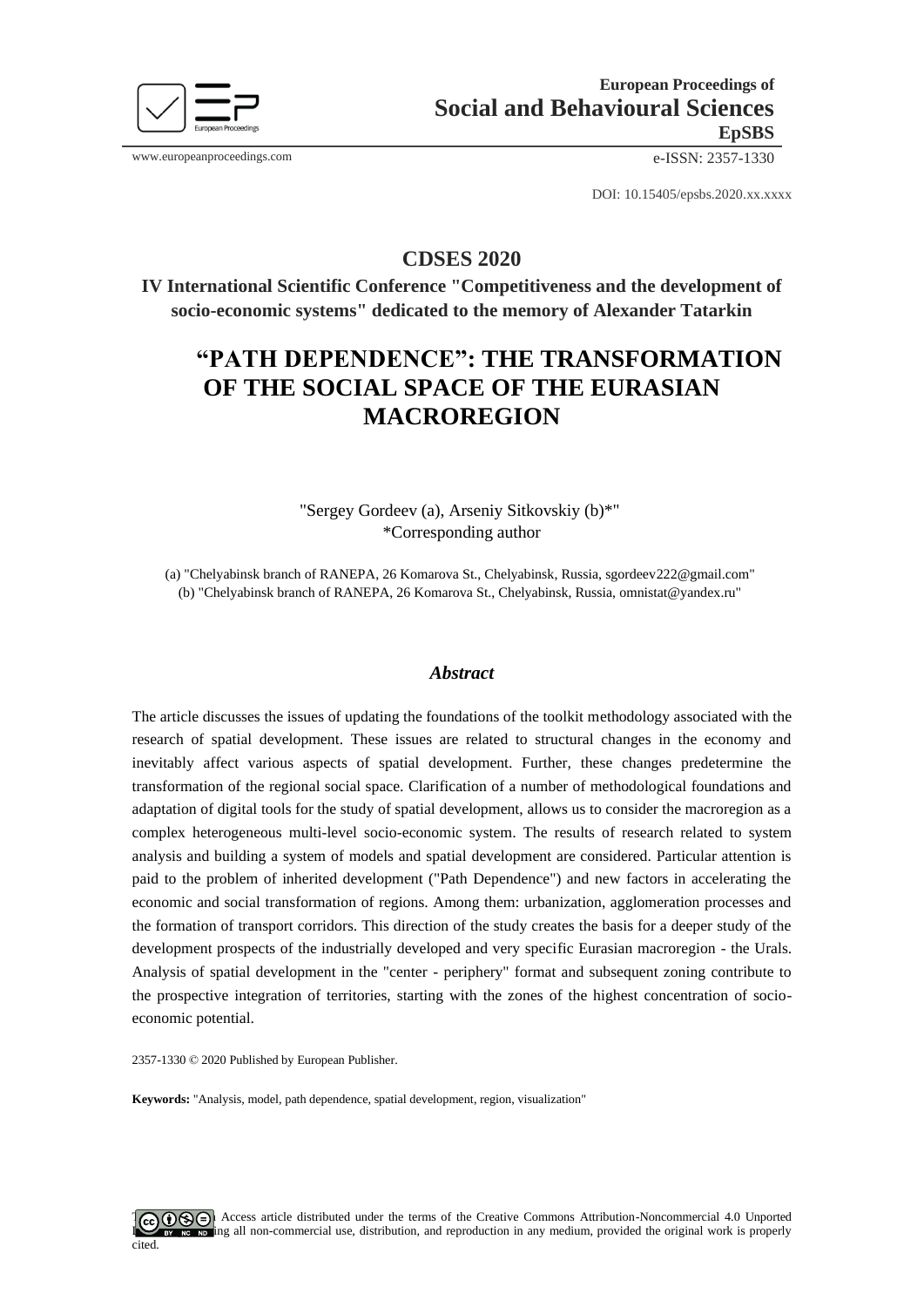# **1. Introduction**

The article examines the updating of the foundations of the methodology and tools for searching for managerial decisions related to the study of issues of spatial socio-economic development. The need for such an update is due to many reasons. In the context of globalization, many social changes are associated with structural transformations in the regional economy. The development of communications inevitably accelerates the transformation of social space.

Such changes affect various aspects of spatial development prospects. Relationships between territories are growing. Key objects that form the regional social space are changing. The most dynamic objects of spatial development require special attention. It is large cities, agglomerations, zones of transport corridors that largely change the regional trajectory of previous development. The influence of such objects often goes beyond the traditional administrative-territorial boundaries. Further, new prospects for the joint development of local administrative-territorial entities with integration at the level of macroregions open up.

New opportunities for studying complex and heterogeneous socio-economic systems of macroregions are associated with the use of information technologies. Among them, a special place is occupied by the adaptation of visualization technologies - computer graphics, supplemented by a problem-adapted analysis and evaluation system.

### **2. Problem Statement**

The study of the prospects for the socio-economic development of the macroregion is associated with a comprehensive interdisciplinary analysis of many interrelated problems of socio-economic development. On the one hand, it touches upon the factors of the "past" that determined the previous development of the territory. On the other hand, they are complemented by factors of the "future" that determine new trends in spatial development.

The role of factors of mutual spatial influence of territories on each other is increasing. The increasing economic and social extraterritoriality noted in such cases presupposes the development of processes that go beyond the administrative boundaries of territorial entities.

The transformation of social space, reflected in the changes in the settlement framework, is considered one of the key moments of regional development. This affects the basic settlement network the settlement framework. Changes in the settlement framework are usually associated with the territorial concentration of the population. This largely determines the regional vector of further development. Among them: agglomeration processes and the formation of agglomerations, the development of communications and the formation of transport corridors. The formation of zones of transport corridors on the routes of movement of goods and services between agglomerations has a significant impact on the socio-economic transformation of all adjacent territories. Taken together, they determine the main provisions of promising regional development. Against their background, new trends are reflected: urbanization (associated with agglomeration processes and the formation of agglomerations) and the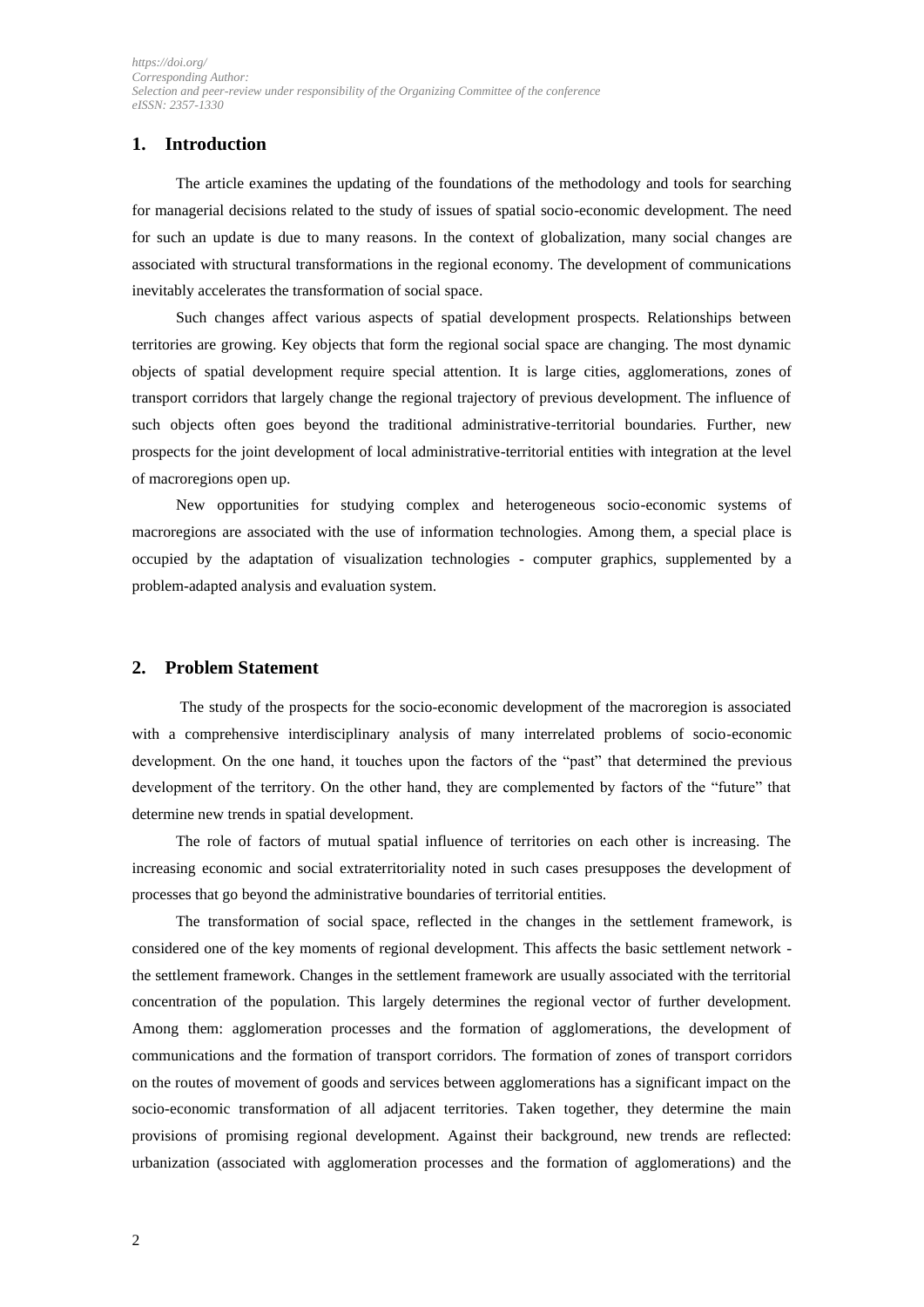*[https://doi.org/](http://dx.doi.org/) Corresponding Author: Selection and peer-review under responsibility of the Organizing Committee of the conference eISSN: 2357-1330*

growth of communications (associated with migration, a change in logistics and the development of transport corridors.

In such conditions, it is necessary to consider the problem of constructing a multi-level model of the long-term spatial development of the macroregion, including the development of the main territories, the transformation of the settlement framework, the overlap of old and new trends. To this are added the problems of "Path Dependence" that have historically developed for the macroregion. This formulation of the problem presupposes consideration of an interconnected complex of interdisciplinary issues. They touch on a number of foundations of the study of the development of complex multi-level spatial socioeconomic systems.

#### **3. Research Questions**

The main issues of the socio-economic development of the macroregion are related to the study of the transformation of a complex multi-level spatial system. The construction of a multilevel model in such conditions is inevitably associated with the classification of many factors and the integration of local models. Conceptually, three groups of questions should be distinguished here that characterize various aspects of spatial transformation. These are the questions:

**•** related to general patterns of regional development and the construction of complex multi-level models,

▪ characterizing the inertial component of development ("Path Dependence"),

▪ defining key areas of spatial transformation (development of agglomerations, transport corridors, etc.).

The use of a combination of various local models is inevitably associated with the issues of adaptation of previously approved methodological foundations to the specifics of the problems being solved. It touches upon the general foundations of regional development management (Tatarkin, 2014), the model of the concept of systemic sustainability of the regional economy (Kleiner, 2015a; Kleiner, 2015b). Reflection of regional specificity in this case is associated with spatial adaptation.

The predetermination of the prospects from the previously made choice, defined as "Path dependence" - "dependence on previous development" is manifested in many aspects of socioeconomic development (Rastvortseva, 2018). In the sphere of spatial socio-economic development of territories, "Path Dependence" is often associated with the issues of infrastructural constraints, archaism of the engineering communications network. Among them, the issues of the structure of the road network (Guoa, Gregorya, & Kirchain, 2020), electric power infrastructure (Karvonen, & Guy, 2018), railways and other engineering communication facilities (Zhan, Jong, & Bruijn, 2017). In the "Path Dependence" aspect, spatial constraints on the configuration of territories are considered (Gordeev, Zyryanov, & Sitkovskiy, 2019). Promising regional issues related to the development of agglomeration processes or transport corridors usually have their own patterns of development (Laird, & Venables, 2017).

The whole set of the considered problematic issues of spatial development is supplemented by the issues of information preparation of the search for solutions.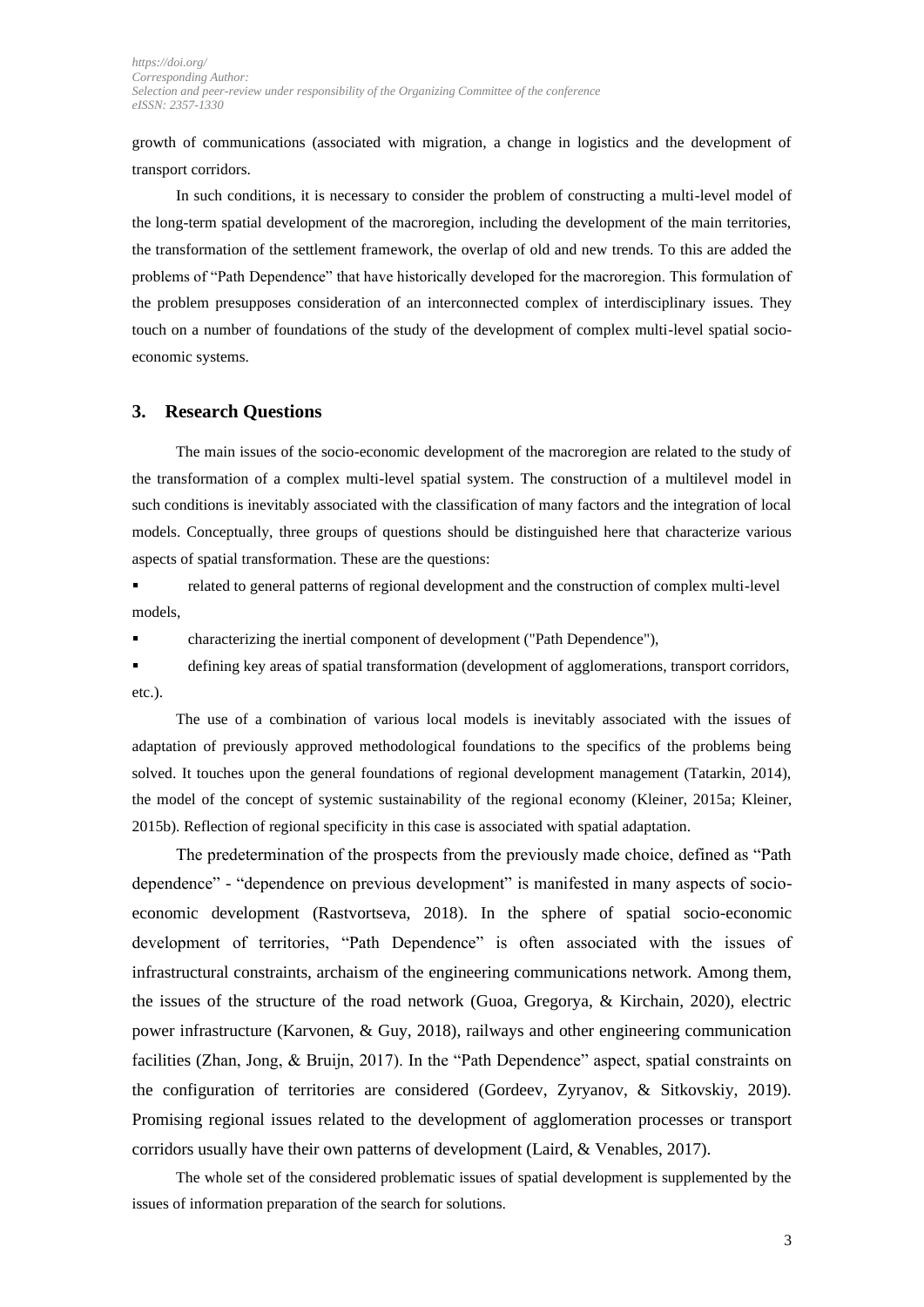# **4. Purpose of the Study**

The purpose of the research presented in the article is to determine a number of methodological foundations of the spatial development of the macroregion, as well as to adapt the tools for their practical adaptation.

The general patterns of the modern development of the macroregion require updating the research methodology in a number of areas of spatial development. Among them:

1. Uneven development and changes in the assessment of dynamics and sustainability. Path Dependence vs. the Implications of High-Tech Growth.

2. Territorial integration, spatial expansion of macro-regions, extraterritoriality of economic and social relationships and cross-border development.

3. The heterogeneity of the development of territories, an increase in the diversity of forms from agglomerations to small settlements, the formation of "growth points" in the format of both individual objects and spatial zones of development corridors.

4. Changes in the requirements of society for the quality of life, expansion of requirements, renewal of priorities. The growing influence of the factor of mobility.

In each specific case, the macroregion is viewed as a complex heterogeneous multilevel socioeconomic system with a number of additional specific development constraints. In this case, the features of the industrial Eurasian macroregion (Urals) are considered below. Specificity of the Eurasian settlement framework, uneven distribution of population and communications, obvious for the Urals macro-region. It is characterized by: a high concentration of the population in certain densely populated areas and vast territories with a minimum of permanent population. As communications and integration processes develop: administrative boundaries diminish their role of importance (including in the context of the development of the Eurasian Economic Union).

The inhomogeneity of the settlement frame: the presence and location of various "centers of gravity", the multiplicity of the "cores" of urban settlements, the differences in dynamics and its polarization according to the types of settlements, predetermine *the multilayer reflection of the settlement frame in models of spatial development*. The complex and heterogeneous spatial organization of the population becomes *one of the key* determinants of *the individuality and specificity* of building models of spatial development. At the same time, many characteristics of interconnected objects of the social space of territories are also changing.

New opportunities for studying complex and heterogeneous socio-economic systems of macroregions are largely associated with information technologies. Among them, an important place is occupied by the use of visualization technologies - computer graphics and a problem-adapted assessment system. All of the above gives a detailed description of the research goal.

### **5. Research Methods**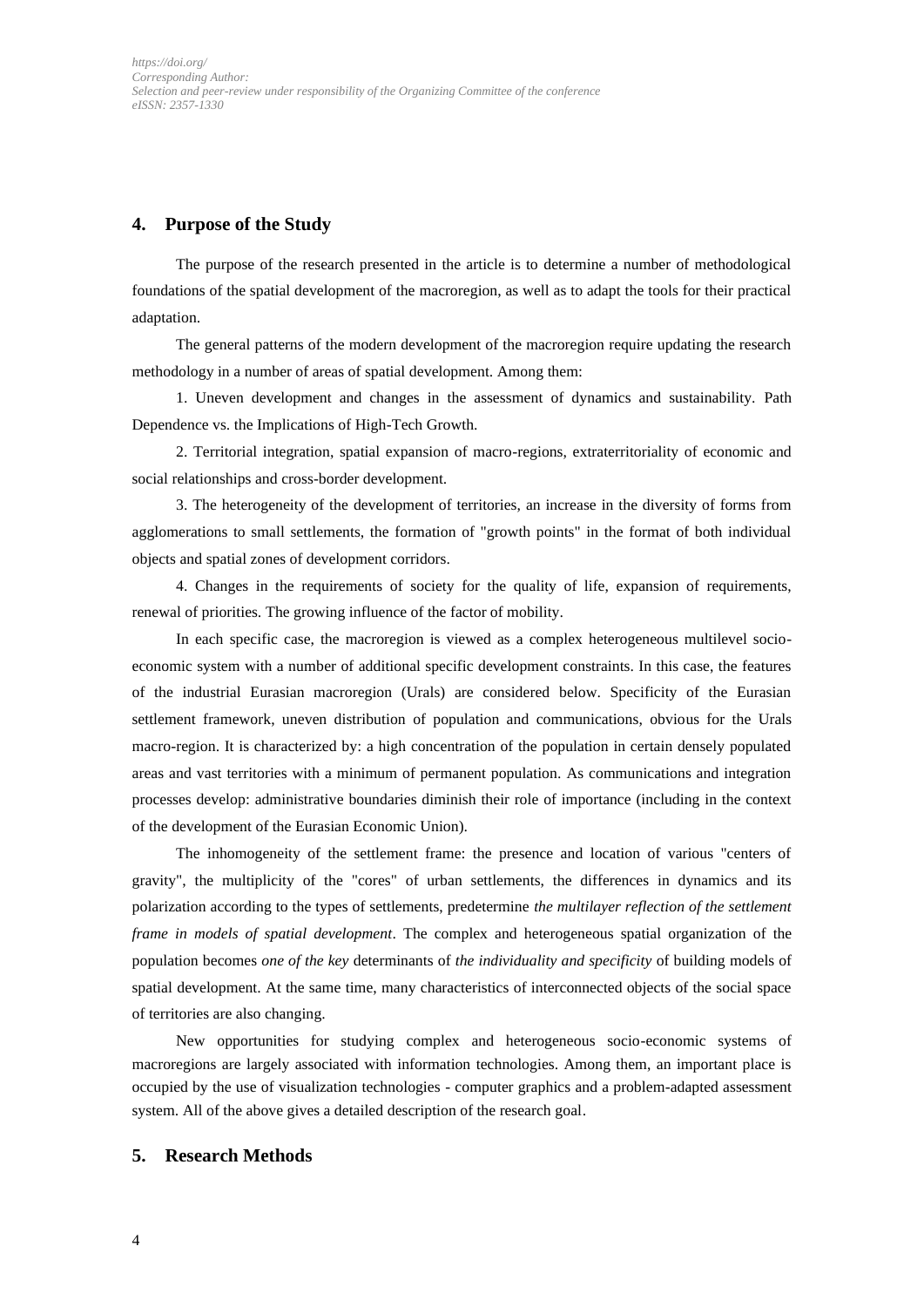Conducting research related to a qualitatively new, more detailed representation of the macroregion and touches upon a number of points of interdisciplinary system analysis. Such a study involves a combination of several assessment principles and the use of a two-step procedure for analyzing spatial systems. At the first stage, the parameters of the development of *local spatial systems are* considered. Including specific ones: "contrast" of the structure, agglomeration factors of growth, etc. Then, at the second stage, the interrelationships of the development of a set of local systems are considered, covering all aspects and criteria (in accordance with the principles of "Pareto efficiency"). This combination of approaches has advantages over each of them separately. Such an *open for development (flexible) two-stage analysis procedure* reflects the interconnections of local models and is quite easily adapted to the conditions of real information support.

Further adaptation is associated with the imposition of a general ordered multilevel hierarchical model on the specific network structure of the spatial settlement framework.

Generalization of the prospects for the development of social space objects, defined within the framework of local models, *is associated with problem-oriented zoning of territories*. It is based on the capabilities of visualization technologies associated with the use of geoinformation technologies. Within the framework of the general problem-oriented zoning, the centers of the zones of the most promising settlements are considered as promising points of growth. These also include the zones of key supporting infrastructure facilities (for example, transport corridors along the main highways).

An important role in determining the prospects is played by *the problem of overcoming the trends of inherited development*, indicated by the problem of "Path dependence". In this case, much attention is paid to the necessity and possibility of overcoming "Path dependence" in order to accelerate socioeconomic development (Thrasher, 2019). It also addresses the issues of transition from one development trajectory to another (Sipido, & Nagyova, 2020) and orientation towards achieving sustainable development goals (Grosso, Mateo, Rangelov, Buzeti, & Birt, 2020). Separately, there are the issues of "Path dependence" related to urbanism, the transformation of megacities, their adaptation to the changing needs of a growing population (Kwamie, Dijk, Ansah, & Agyepong, 2016). It partially touches upon the problems of "Path dependence" associated with the cultural and historical conditions of decision-making (Kotilainen et al., 2019). A separate place is occupied by the problems of inherited development associated with local regional characteristics and prospects (Gordeev, Zyryanov, & Podoprigora, 2019; Barkhatov, Pletnev, & Kapkaev, 2019).

The main results of the considered approach to in-depth study of the problems of spatial development were tested in the course of an interdisciplinary analysis of the transformation of the settlement frame of the Eurasian territories.

#### **6. Findings**

The considered author's approach to the construction of a flexible adaptable system of macroregion transformation models creates the preconditions for solving qualitatively new problems of spatial development. Updating the methodological apparatus of spatial research and the use of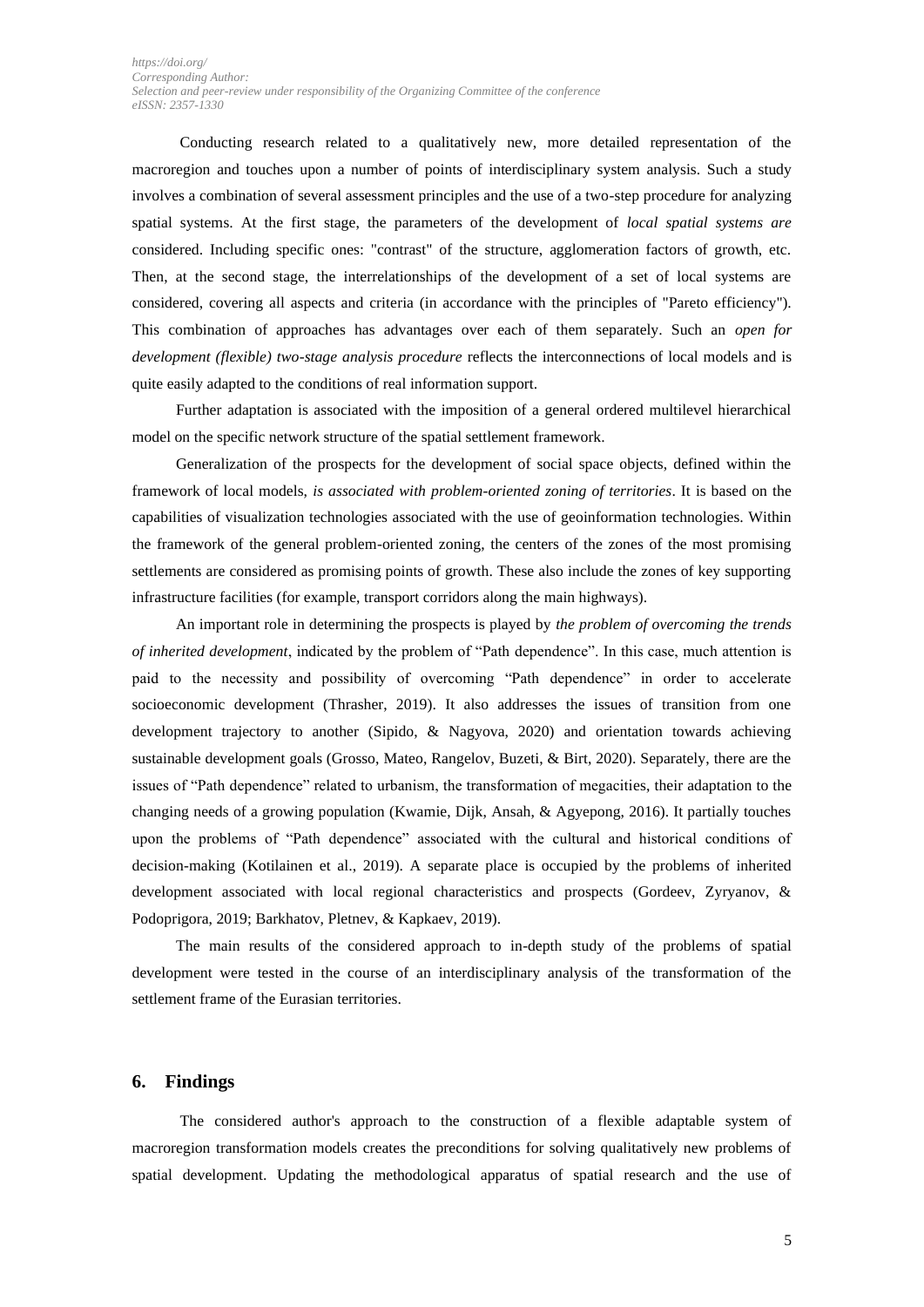visualization technologies significantly expand the possibilities for solving practical problems in the field of spatial development management.

A similar approach to determining the most promising areas of transformation of the settlement framework was tested for the Urals macroregion. In accordance with the formulation of the problem, the composition of the territories of the macroregion was expanded. The traditional administrative-territorial formations of the Urals were considered together with a number of those around them, who had inherited economic, social and cultural relationships with each other. These are the territories of Russia: Sverdlovsk district, Chelyabinsk district, Tyumen district, Kurgan district, Perm area, Republic of Bashkortostan, Orenburg district, as well as the transboundary territory of Northern Kazakhstan (Kostanay district).

A multilevel scheme for the transformation of the settlement framework of the Ural macroregion, reflecting the distribution of the main cities, agglomerations and zones of agglomeration processes, transport corridors in the Urals macroregion is shown in figure 1. In the given diagram, the size of the city symbols is proportional to the population size. The size of the zones of agglomeration processes is determined by the limit of hourly transport accessibility from the main cities. The width of the lines indicating transport corridors is proportional to their importance. The central zone of the macroregion with the highest concentration of agglomeration transport corridors is separately marked with a dotted line. The diagram shows only the main objects of the macroregion. With further more detailed systematization and visualization, the number and variety of objects and parameters under consideration increases.

The highlighted structure of the settlement framework of the macroregion reflects the specifics: regional concentration of the population, regional integration. The most significant zones of population concentration are further considered as promising "points of growth" and transformation of social space. According to the totality of factors on the territory, the zones of infrastructure development, industrialagrarian and socio-cultural relationships are determined. In general, they are not linked to administrative boundaries. Such a spatial referencing of zones becomes the basic point of prospective problem-oriented zoning and determination of the main parameters of the development of territories.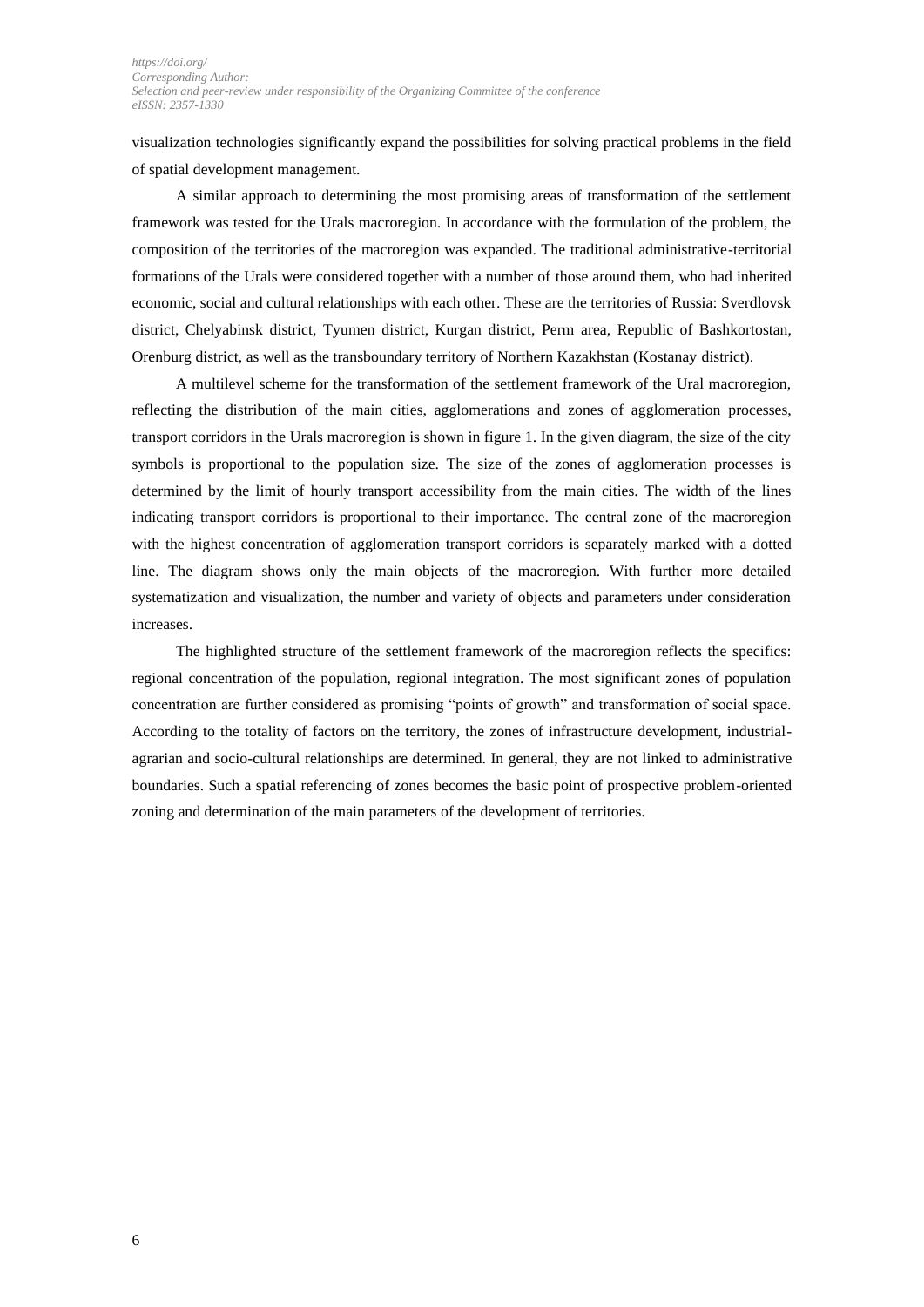*[https://doi.org/](http://dx.doi.org/) Corresponding Author: Selection and peer-review under responsibility of the Organizing Committee of the conference eISSN: 2357-1330*



**Figure 1.** Multilevel scheme of transformation of the settlement framework of the Ural macroregion

Subsequent zoning of the Ural macro-region in the "center-periphery" format is aimed at defining the territories of prospective integration. Among them:

1. Central zone of agglomeration interregional interconnections (the space of the common agglomeration "core" formed by the interaction of the agglomerations of Yekaterinburg city and Chelyabinsk city);

2. The surrounding area with the location of regional agglomerations and large cities, at a distance of effective daily transport accessibility from each other. Including regional centers: Perm city, Ufa city, Tyumen city, Kurgan city, etc., including the adjacent territory of Kazakhstan - with the regional center Kostanay city).

Subsequent zoning of the Ural macroregion in the "center-periphery" format contributes to prospective integration using the spatial competitive advantages of territories, starting with the zones of the highest concentration of socio-economic potential.

#### **7. Conclusion**

Updating the foundations of the methodology for finding solutions using information-adapted models of spatial systems can significantly expand the scope of research on spatial development. The scope of possible

7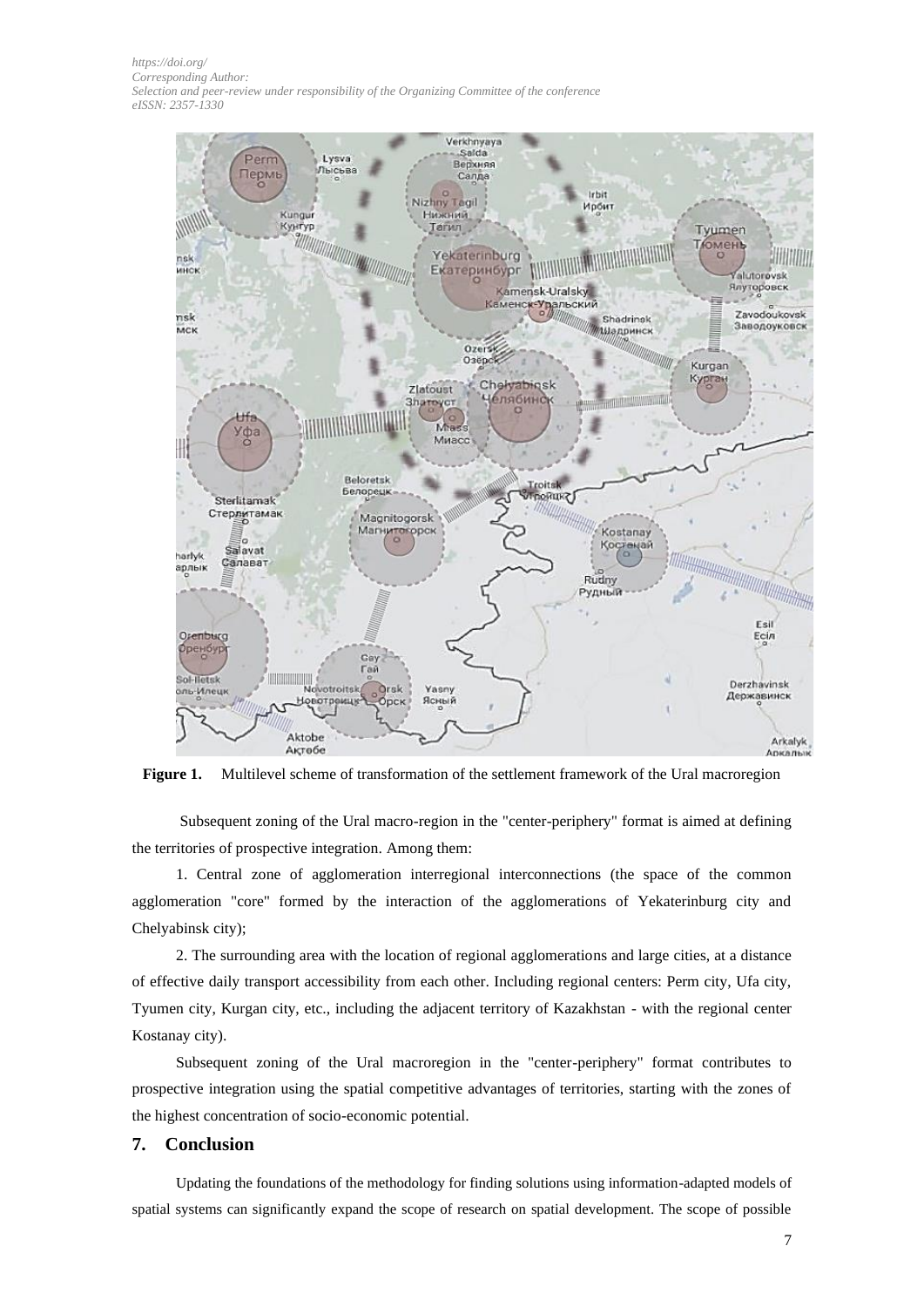application of the results of the above studies is quite wide. Each subsequent variant of their adaptation and application opens up new opportunities for the study of unique and little-studied aspects of the spatial socioeconomic development of complex spatial systems. In such circumstances, ample opportunities open up for setting new tasks for managing spatial socio-economic development.

The zoning of the Ural macroregion in the "center - periphery" format allows considering the management of agglomeration processes in the territory in a new, more detailed formulation. Such an applied direction of expanding the scope of complex research of spatial systems allows one to move on to considering other issues, more efficient use of the features of social space and other competitive advantages of territories.

There are new opportunities for a deeper study of the prospects for the socio-economic development of territories, with consideration of "path dependence" and new specific trends for macroregions. Additional opportunities are associated with the improvement of visualization tools for solving problems of territorial administration.

## **Acknowledgments [if any]**

The authors are grateful to the Russian Foundation for Basic Research for the financial support of the given article. Grant RFBR 19-010-00964 "Modeling and visualization of spatial development scenarios of the transboundary macro-region exemplified by the Urals and Northern Kazakhstan.

## **References**

- Barkhatov, V. I., Pletnev, D. A., & Kapkaev, Yu. Sh. (2019). The Ural and Volga regions' centers and periphery in the context of "new normality". *Socium and power, 5*(79), 65-83. <https://doi.org/10.22394/1996-0522-2019-5-65–83>
- Gordeev, S. S., Zyryanov, S. G., & Podoprigora, A. V. (2019). "Path Dependence" in developing socioeconomic space of the region. Part 1: "Path Dependence" and the local crisis in the Chelyabinsk Region. *Socium and power*, *5*(79), 84-97. <https://doi.org/10.22394/1996-0522-2019-5-84-97>
- Gordeev, S. S., Zyryanov, S. G., & Sitkovskiy, A. M. (2019). Conditions for the transition from "Path Dependence" to leadership: an example of spatial development of the municipalities of the Urals. *Proceedings of the VI International Conference on Social, economic and academic leadership (ICSEAL 2019)*, 136-141. https://doi.org/10.2991/assehr.k.200526.020
- Grosso, G., Mateo, A., Rangelov, N., Buzeti, T. & Birt, C. (2020). Nutrition in the context of the Sustainable Development Goals. *European Journal of Public Health*, *30*(1), i19-i23. <https://doi.org/10.1093/eurpub/ckaa034>
- Guoa, F., Gregorya, J. & Kirchain, R. (2020). Incorporating cost uncertainty and path dependence into treatment selection for pavement networks. *Transportation Research Part C: Emerging Technologies*, *110*, 40-55.<https://doi.org/10.1016/j.trc.2019.11.015>
- Karvonen, A. & Guy, S. (2018). Urban Energy Landscapes and the Rise of Heat Networks in the United Kingdom. *Journal of Urban Technology*, *25*(4), 19-38, DOI: 10.1080/10630732.2018.1463034
- Kleiner, G. B. (2015a). State region industry enterprise: the framework of systemic stability of the Russian economy. Part 1. *The economy of the region*, *2*, 50-52. https://doi.org/10.17059/2015-2-4
- Kleiner, G. B. (2015b). State region industry enterprise: the framework of systemic sustainability of the Russian economy. Part 2. *The economy of the region*, *3*, 9-17. [https://doi.org/10.17059/2015-3-](https://doi.org/10.17059/2015-3-1) [1](https://doi.org/10.17059/2015-3-1)
- Kotilainen, К., Aalto, P., Valta, J., Rautiainen, A., Kojo, M. & Sovacool, B. K. (2019). From path dependence to policy mixes for Nordic electric mobility: Lessons for accelerating future transport transitions. *Policy Sciences, 52*, 573-600.<https://doi.org/10.1007/s11077-019-09361-3>